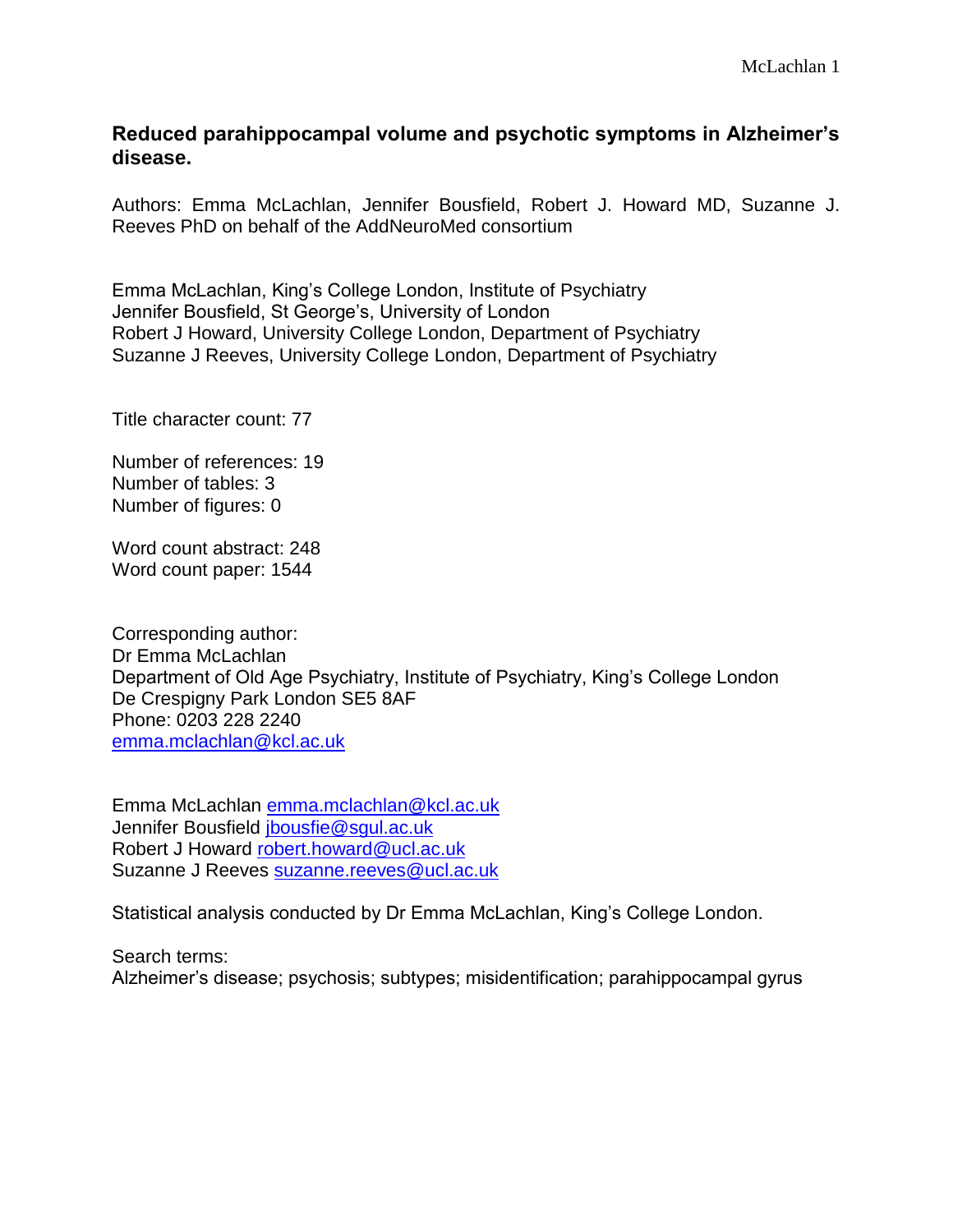# **AUTHOR CONTRIBUTIONS**

EM was responsible for study design, data cleaning, coding and analysis, and manuscript preparation

JB was involved in cleaning and coding AddNeuroMed data

RH supervised study design, provided guidance for data analysis and reviewed and gave comment on manuscript drafts

SR supervised study design, all stages of data analysis, reviewed and gave comment on all manuscript draft

Acknowledgements: AddNeuroMed was funded under the EU FP6 programme and was a precursor study for the IMI initiative. We thank the AddNeuroMed clinical leads including Simon Lovestone, Patricia Mecocci, Hilkka Soininen, Bruno Vellas, Iwona Kloszewska and Magda Tsolaki as well as other study researchers and participants. This research was supported by the NIHR BRC at South London and Maudsley NHS Foundation Trust and King's College London. RH is supported by the UCLH NIHR BRC. Views expressed are the authors(s) and not necessarily those of the NHS, the NIHR or the Department of Health.

Author disclosures: No conflicts of interest to report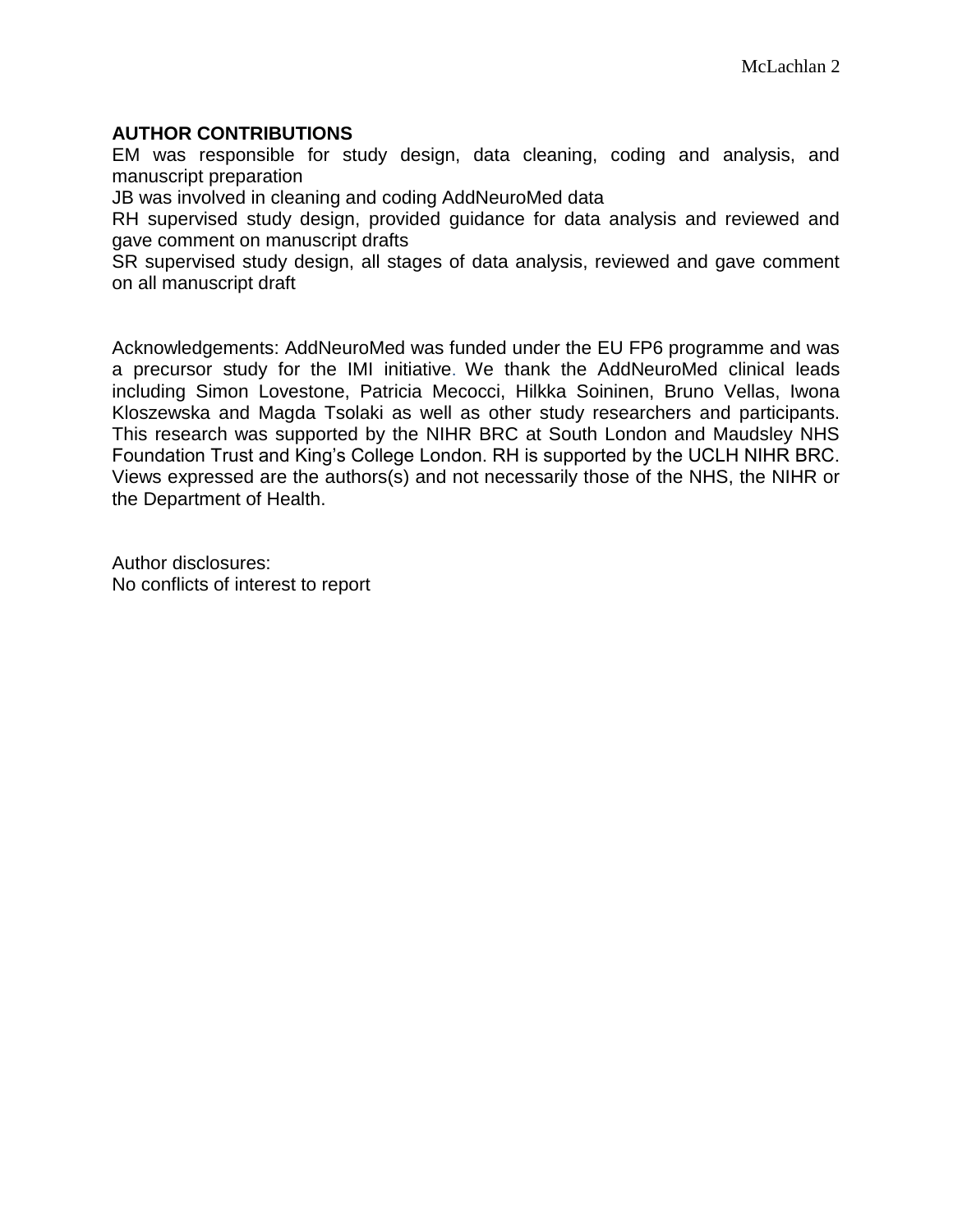#### **ABSTRACT**

**Objective:** Establishing structural imaging correlates of psychosis symptoms in Alzheimer's disease (AD) could localise pathology and target symptomatic treatment; this study investigated whether psychosis symptoms are associated with visuoperceptual or frontal networks, and whether any observed brain volume differences can be attributed to the *paranoid* (persecutory delusions) or *misidentification* (misidentification phenomena and/or hallucinations) subtypes.

**Methods:** 104 patients with probable AD (AddNeuroMed; 47 psychotic, 57 non - psychotic) were followed up for at least one year, with structural MRI data acquired at baseline. Presence and subtype of psychosis symptoms were established using the Neuropsychiatric Inventory. Volume and cortical thickness measures in visoperceptual and frontal networks were explored using multivariate analyses to compare by both a global (psychotic versus not) and subtype --specific approach, adjusting for potential confounding factors.

**Results:** There was a significant main effect of psychosis subtypes on the ventral visual stream region of interest ( $F_{30,264}=1.65$ , p=0.021,  $n_p^2=0.16$ ). This was explained by reduced left parahippocampal gyrus volume  $(F_{1,97} = 11.1, p = 0.001, n_p^2 = 0.10)$ . When comparisons were made across psychosis subtypes, left parahippocampal volume reduction remained significant ( $F_{7,95}=3.94$ , p=0.011,  $n_p^2=0.11$ ), and was greatest in the misidentification and mixed subtypes.

**Conclusions:** These findings implicate the ventral visual stream in psychosis in AD, consistent with integrative theories regarding origins of psychosis, and provide further evidence for a role in the misidentification subtype. Specifically, reduced volume in the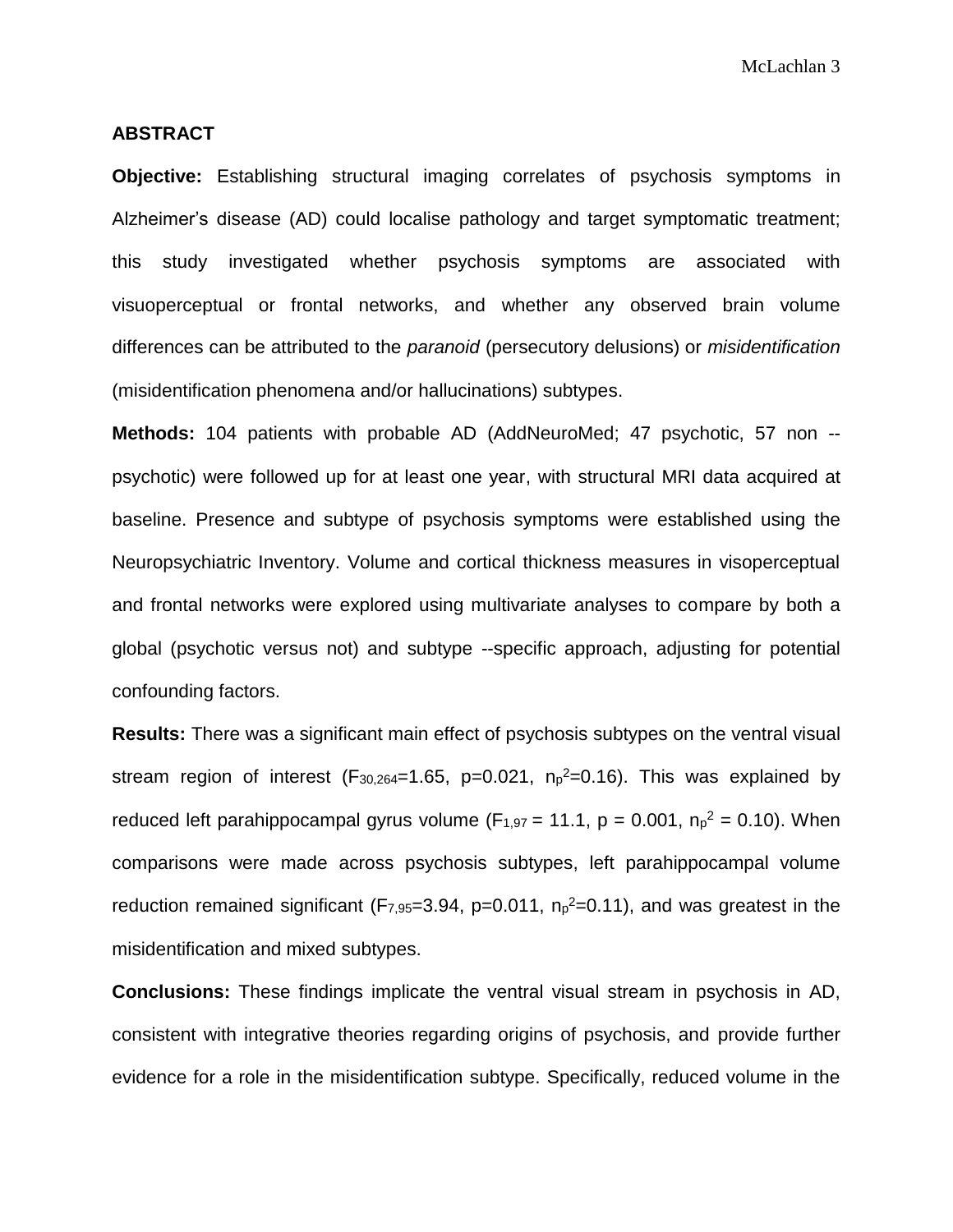parahippocampal gyrus is implicated in misidentification delusion formation, which we hypothesise is due to its role in context attribution.

### **INTRODUCTION**

Psychosis symptoms (delusions and hallucinations) occur in 41% of people with Alzheimer's disease (AD), manifest early in the disease and are associated with accelerated decline. The functional anatomy of delusions in AD remains poorly understood, and there is a clinical imperative to further elucidate the pathophysiology of the psychosis endophenotype.<sup>1</sup> Previously we have shown increased striatal D2/3 receptor availability and poorer performance on the Rapid Visual Processing (RVP) test of sustained attention in AD patients with psychotic symptoms, consistent with data from young adults with schizophrenia, and supportive of corticostriatal dopaminergic network involvement.<sup>2,3</sup> In a subsequent prospective study, we found reduced accuracy of performance on RVP and Incomplete Letters test from the Visual Object and Space Perception (VOSP) Battery in those with psychotic symptoms in AD, implicating the ventral visual pathway in addition to attentional networks. <sup>4</sup> When psychotic patients were separated on the basis of paranoid (delusions of persecution and abandonment) and misidentification (misidentification phenomena and/or hallucinations) subtypes, poorer performance was largely explained by the misidentification subtype. Establishing whether this cognitive profile is underpinned by early volume loss, indicative of neuropathological change, forms the basis of the current investigation.

This study aimed to test the hypothesis that AD patients with misidentification symptoms would have lower volume and/or thickness in brain regions which are functionally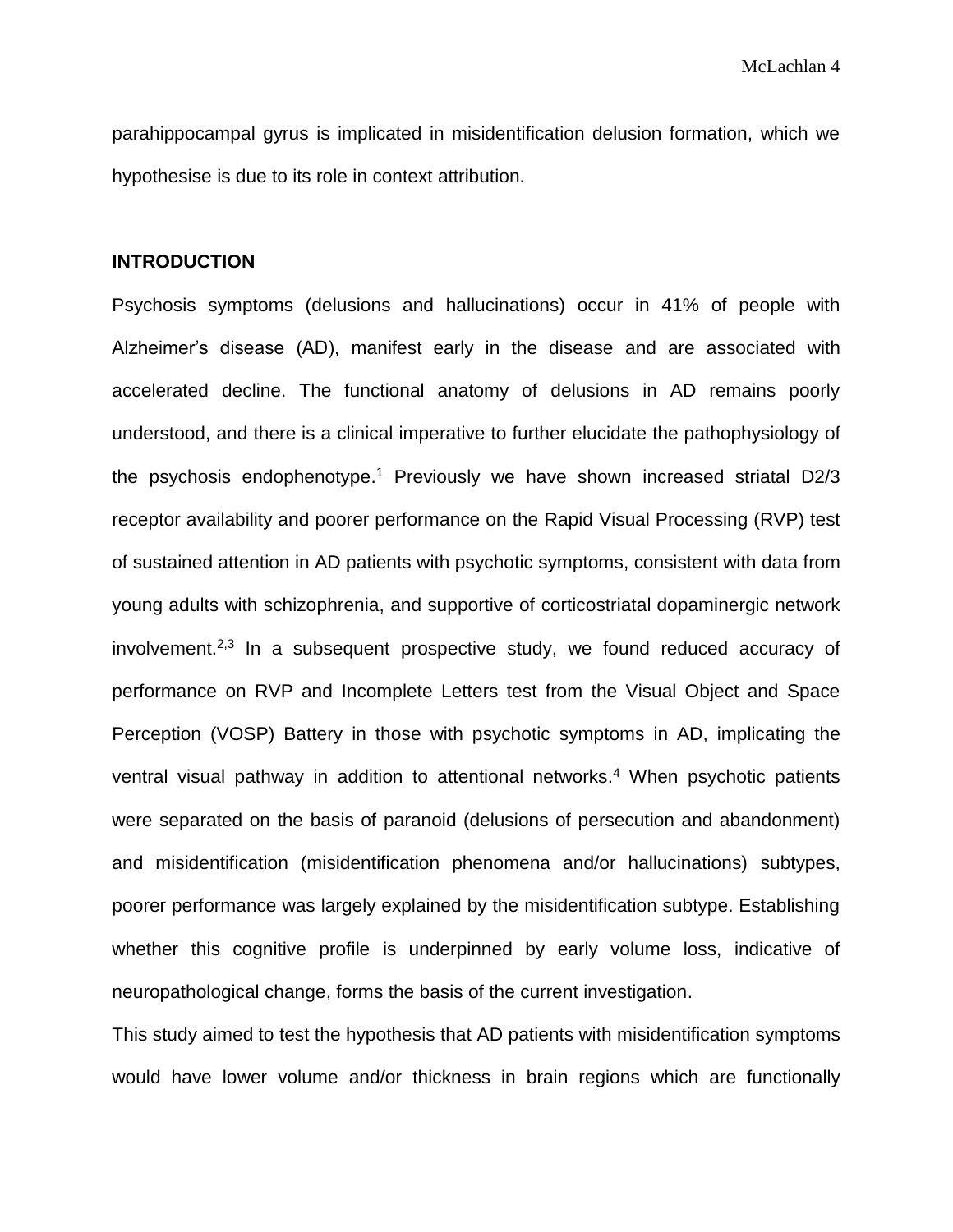connected to the ventral visual pathway, compared to paranoid and non -- psychotic groups. As several studies have reported more 'frontal' dysfunction in AD patients with psychotic symptoms, <sup>1</sup> we also conducted an exploratory analysis in frontal regions.

### **METHODS**

#### **Sample**

Participants with possible or probable AD, with baseline MRI and carer -- rated Neuropsychiatric Inventory (NPI)<sup>5</sup> data, were identified from the AddNeuroMed cohort.<sup>6</sup> Verbal and written informed consent was obtained from participant, or carer in those who lacked capacity. Study protocols were approved by relevant ethical committees. Demographic and clinical data was collected at baseline, and three, six, nine and 12 month follow up. Patients were classified as 'psychotic' if delusions or hallucinations were rated 'present' on NPI at baseline or any follow up visit over the one year follow up period, with no threshold cut off for frequency x severity, as described previously. 2-4 For the subtype analysis, 'paranoid' and 'misidentification' subtypes were defined as described in **Table 1**, based on the classification used by Cook et al. <sup>7</sup> Patients who experienced both types of symptoms, were categorised as 'mixed'.

#### **MRI Regions of Interest**

AddNeuroMed MRI data was acquired as previously described.<sup>8</sup> All cortical volumes were normalized by total intracranial volume. Regions of interest (ROI) for visuoperceptual and frontal cortical networks (detailed in **Table 3**) were chosen from available measures of cortical volume and thickness.

## **Statistical analyses**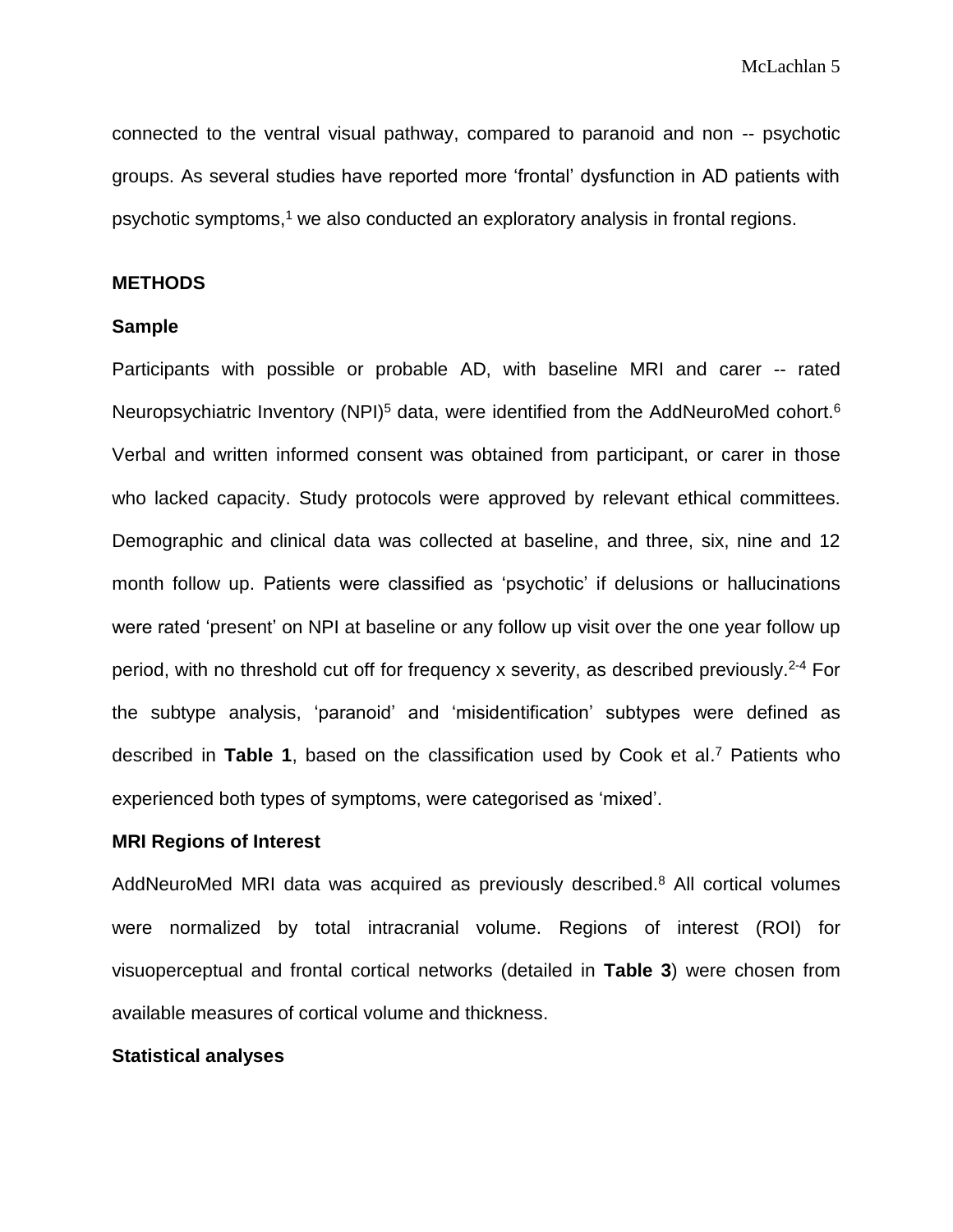McLachlan 6

Statistical analyses were carried out using SPSS 19 (www.spss.com). Between -- group differences in demographic data were analysed using analysis of variance (ANOVA), Kruskal Wallis and chi -- squared tests. Hypothesis testing was carried out using multiple analysis of covariance (MANCOVA). Each model included multiple dependent variables for either ventral visual or frontal cortical regions. Psychosis subtypes (non - psychotic, paranoid, misidentification, mixed) and baseline medication (cognitive enhancers) were included as fixed factors and age, duration of illness and ADAS – cog (all measured at baseline) as covariates. Where a MANCOVA resulted in a significant main effect (p<0.05), data were submitted to separate ANCOVAs. As the analysis was hypothesis driven, no correction was made for multiple pairwise comparisons.

#### **RESULTS**

#### **Demographic and clinical characteristics**

104 patients were studied (age 74.9 +- 5.9 years; 34 men (32.7%); MMSE 20.8 +- 4.7); 47 (45.2%) of the sample had psychotic symptoms recorded at any one of the follow up visits; and 30 (28.8%) participants at baseline. Demographic and clinical data are shown in **Table 2**. Age and ADAS -- cog score differed significantly between groups. Patients in the non -- psychotic and misidentification groups were younger and had better ADAS -- cog performance than those with paranoid or mixed -- type symptoms.

### **Hypothesis -- driven analysis**

Initial analysis by MANCOVA compared psychotic to non -- psychotic groups. There was a significant effect in the ventral visual stream for volume ( $F_{10,88} = 2.1$ ,  $p = 0.036$ ,  $n_p^2$  = 0.19). ANCOVAs of individual ROIs showed significant effect for volume of left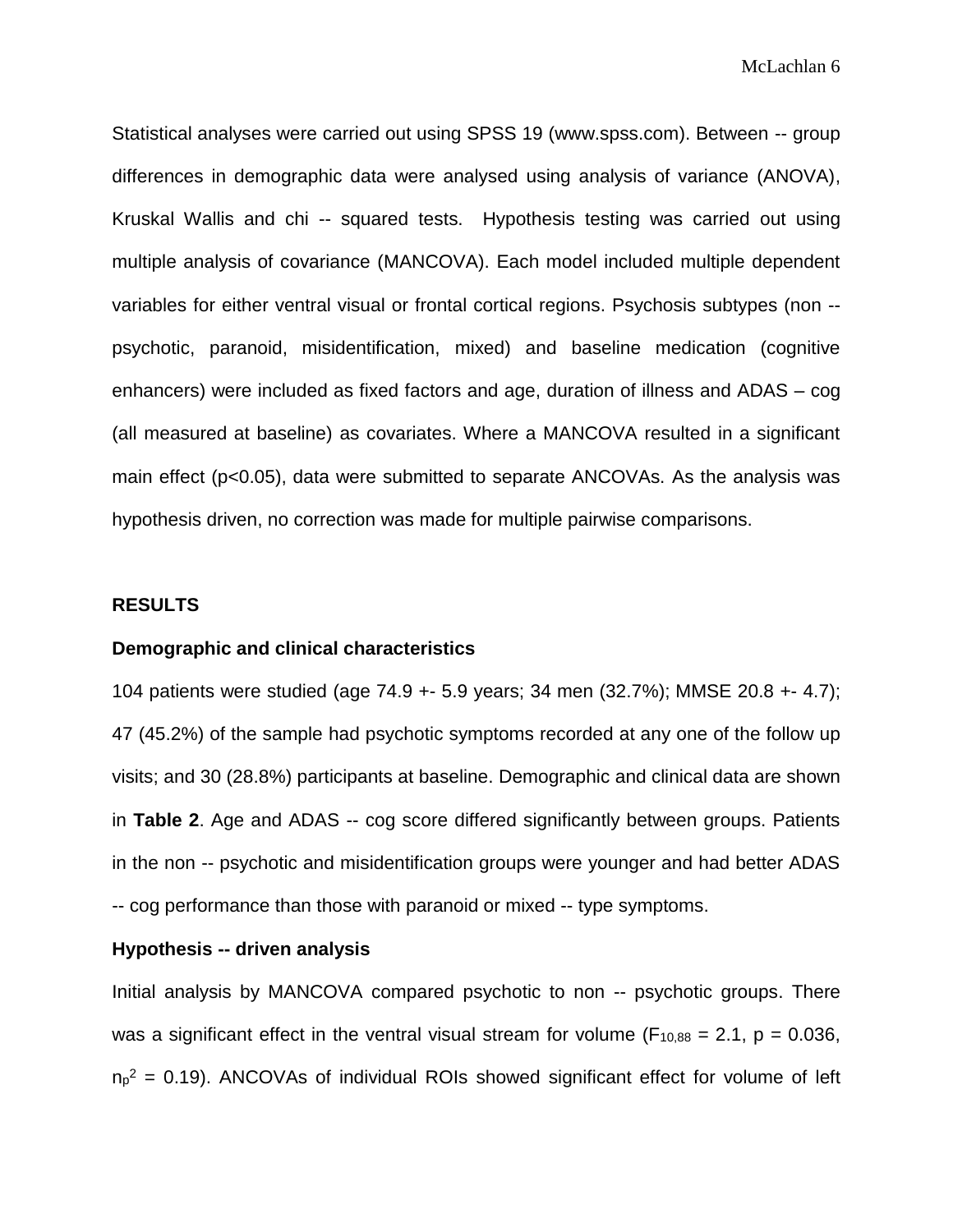parahippocampal gyrus (mean regional cortical volume, normalised for total intracranial volume +-SD; 12.7 x 10<sup>-4</sup> +-2.5 x 10<sup>-4</sup> in non -- psychotic, compared to 10.6 x 10<sup>-4</sup> +-2.3 x 10<sup>-4</sup> in psychotic participants;  $F_{1,97} = 11.1$ , p = 0.001,  $n_p^2 = 0.10$ ), and left lingual gyrus (35.2 x 10<sup>-4</sup> +-7.0 x 10<sup>-4</sup> in non -- psychotic, compared to 31.9 x 10<sup>-4</sup> +-7.0 x 10<sup>-4</sup> in psychotic participants;  $F_{1,97} = 5.6$ , p = 0.020,  $n_p^2 = 0.05$ ). There was no significant effect for cortical thickness in ventral visual stream (F<sub>10,89</sub> = 1.5, p = 0.143,  $n_p^2$  = 0.15) or volume or thickness in frontal cortical ROI ( $F_{8,89} = 1.3$ ,  $p = 0.244$ ,  $n_p^2 = 0.11$ ;  $F_{8,91} = 0.4$ ,  $p = 0.910$ ,  $n_p^2 = 0.04$  respectively).

As a significant effect had been found for the ventral visual stream ROI for volumes, further comparison was done by subtype, see **Table 3**. There was a significant main effect of psychosis subtype on ventral visual stream ( $F_{30,264}=1.65$ , p=0.021, n<sub>p</sub><sup>2</sup>=0.16). ANCOVAs of individual ROIs showed a significant effect in relation to left and right parahippocampal gyri (F<sub>3,95</sub> = 3.9, p = 0.011,  $\eta_p^2 = 0.11$ ; F<sub>3,95</sub> = 3.8, p = 0.012,  $\eta_p^2 =$ 0.11), but were not significant for other regions. Post -- hoc pairwise comparisons showed significantly lower left parahippocampal volume in misidentification ( $p = 0.011$ ) and mixed ( $p = 0.008$ ) groups, but not in the paranoid group ( $p=0.093$ ), compared to the non -- psychotic group, and significantly lower right parahippocampal volume only in the mixed group (p=0.002).

#### **DISCUSSION**

This study supports our primary hypothesis that volume loss would be seen in the ventral visual pathway in patients with psychosis and would be greatest in those with misidentification phenomena. The ventral visual stream is commonly thought of as the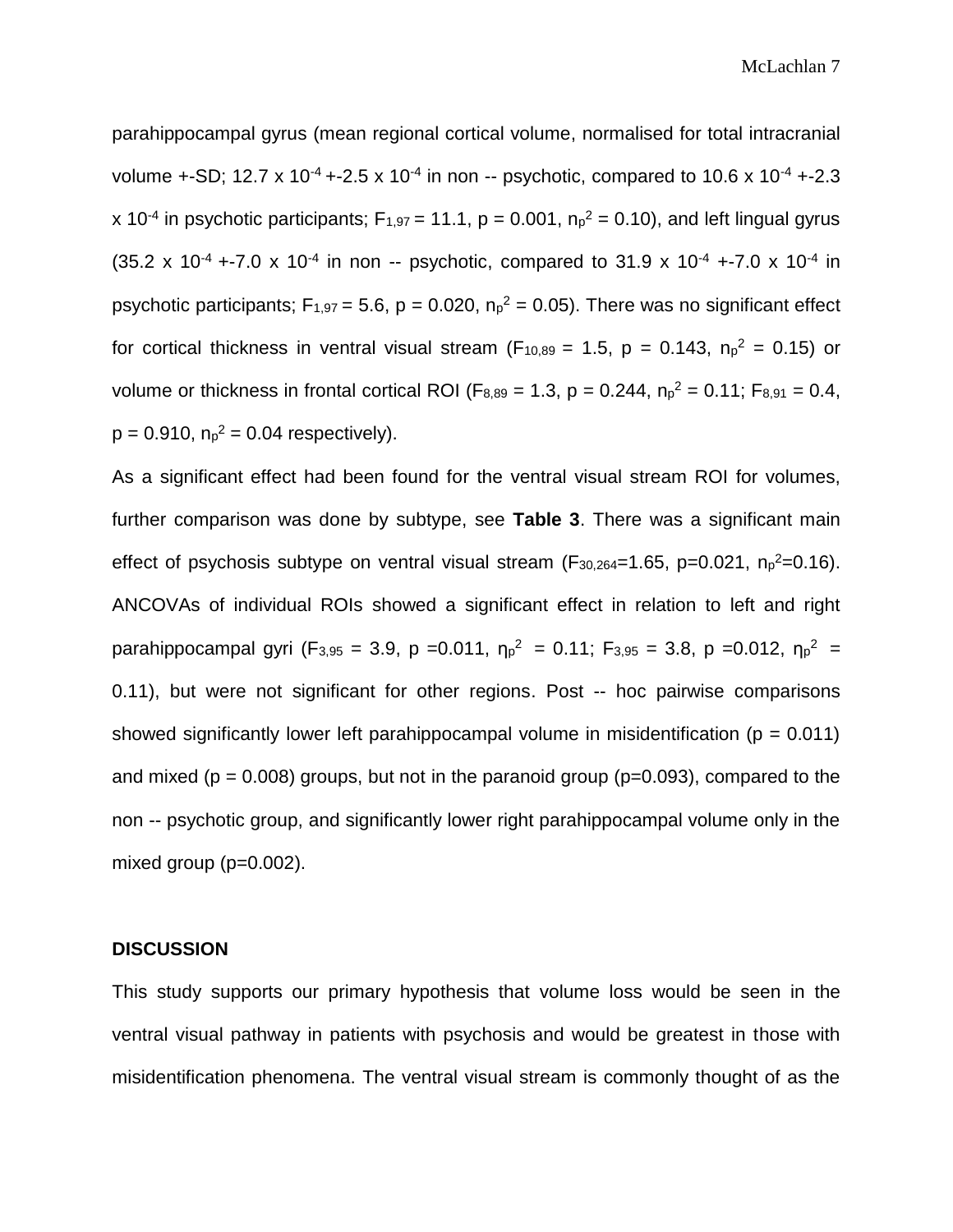McLachlan 8

'what' pathway of visual processing and includes the fusiform face area, the extrastriate body area, and the parahippocampal gyrus. $9$  The parahippocampal gyrus is considered to have a role in context memory, processing both the spatial and temporal context of visual information (remembering *when* or *where* something was seen before). <sup>10</sup> It is the parahippocampal gyrus which is implicated by our findings, as differences in ventral stream volume between psychotic and non -- psychotic patients were largely accounted for by reduced volume in left parahippocampal gyrus, most markedly so in those with misidentification symptoms. In contrast to earlier studies,<sup>11,12</sup> we did not find any significant difference in frontal cortical networks between psychotic and non-psychotic groups. As it appears that frontal atrophy may associate with misidentification delusions,<sup>11,13</sup> it is possible that any such changes were not detected in this initial comparison due to the small number of individuals with misidentification-type symptoms in the psychotic group, or due to the relatively early stage of disease. The finding of leftsided changes is also in contrast to previous literature, but is similar to previous study of delusions in the AddNeuroMed cohort.<sup>14</sup> Reduced volume of left parahippocampal gyrus has been previously demonstrated in patients with schizophrenia,<sup>15</sup> and in temporal lobe epilepsy with psychosis.<sup>16</sup> As noted in previous studies imaging studies in AD, it is possible that measures of volume (being measured in more than one dimension) are more sensitive to earlier stages of atrophy, particularly in more complex structures.<sup>17</sup> The study was limited by small sample size in the subtype analysis, and the number of

statistical comparisons which increased the possibility of type 1 error; as described, the p values quoted have not been corrected for multiple comparisons. However, our primary analysis was hypothesis driven and we restricted subtype analysis to networks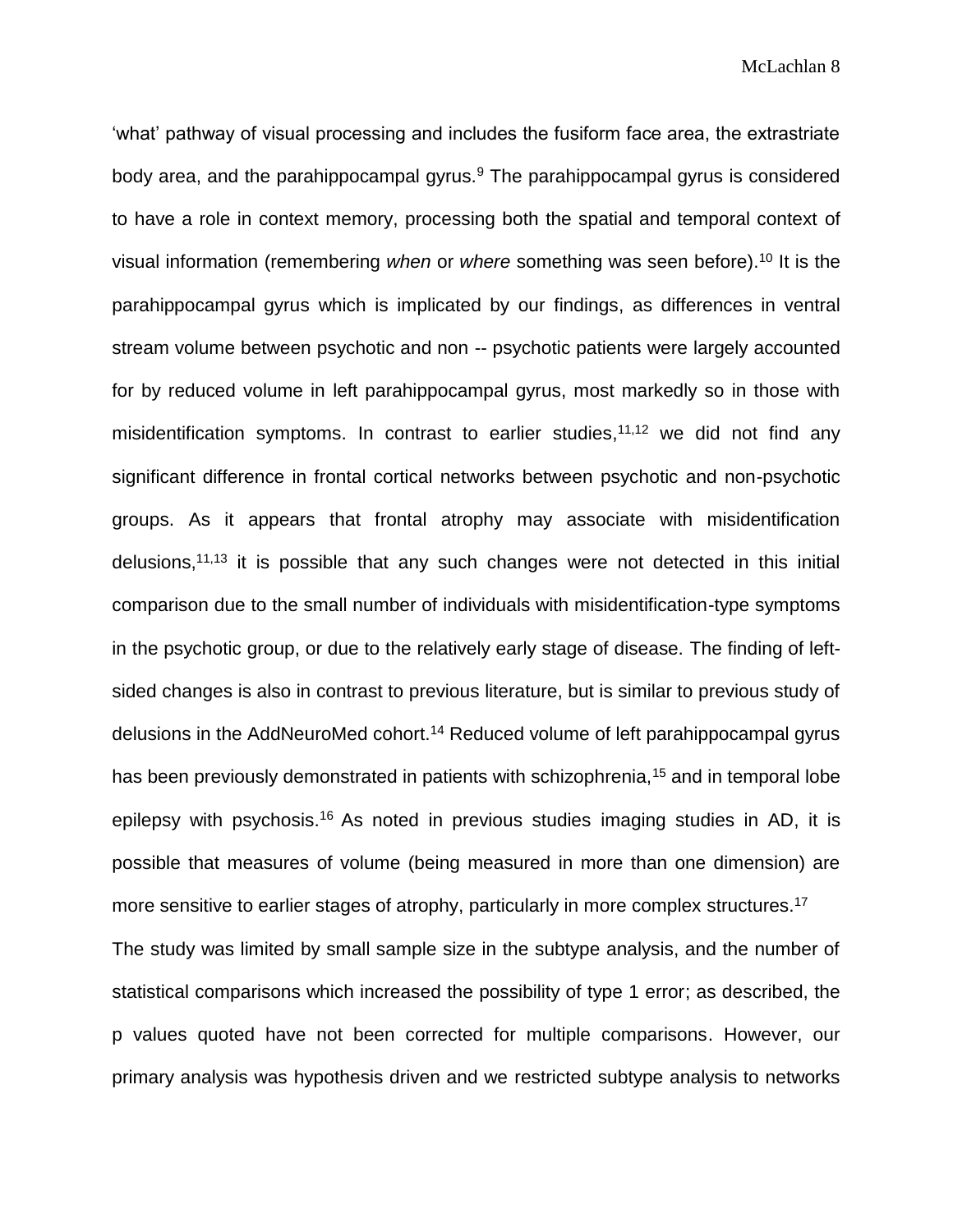which showed significant differences between psychotic and non -- psychotic groups. As previously noted, both age and ADAS – cog showed significant differences between groups. While we have included these as covariates in modelling, they remain potentially confounding factors.

Due to the small numbers in this study, we have not further divided the 'misidentification' and 'mixed' group to explore how hallucinations affected results or the impact of gender. This is an area that could be considered in further study in a larger group. We also cannot completely rule out the possibility that a proportion of patients in misidentification or mixed groups may have undiagnosed Lewy Body dementia, given the occurrence of hallucinations at such an early stage. Greater pathology has certainly been demonstrated in the parahippocampus in those with visual hallucinations in Lewy Body dementia.<sup>18</sup> In the current study we were also limited to the brain regions available in the pre-existing data set. A prospective study would allow the ventral visual steam to be explored in more detail, and in addition to using segregated topographical regions, could provide an opportunity to explore the findings of this study from a hodological perspective.

Contemporary theories suggest that delusion formation requires the presence of a 'neuropsychological' impairment that prompts the delusional belief and further disruption in belief evaluation mechanisms that would otherwise cause the delusional belief to be rejected.<sup>19</sup> We would suggest that loss of volume in parahippocampal gyri, reflecting an impaired ability to correctly attribute context to visual information, may contribute to formation of misidentification delusions in AD. This will be investigated prospectively in future studies.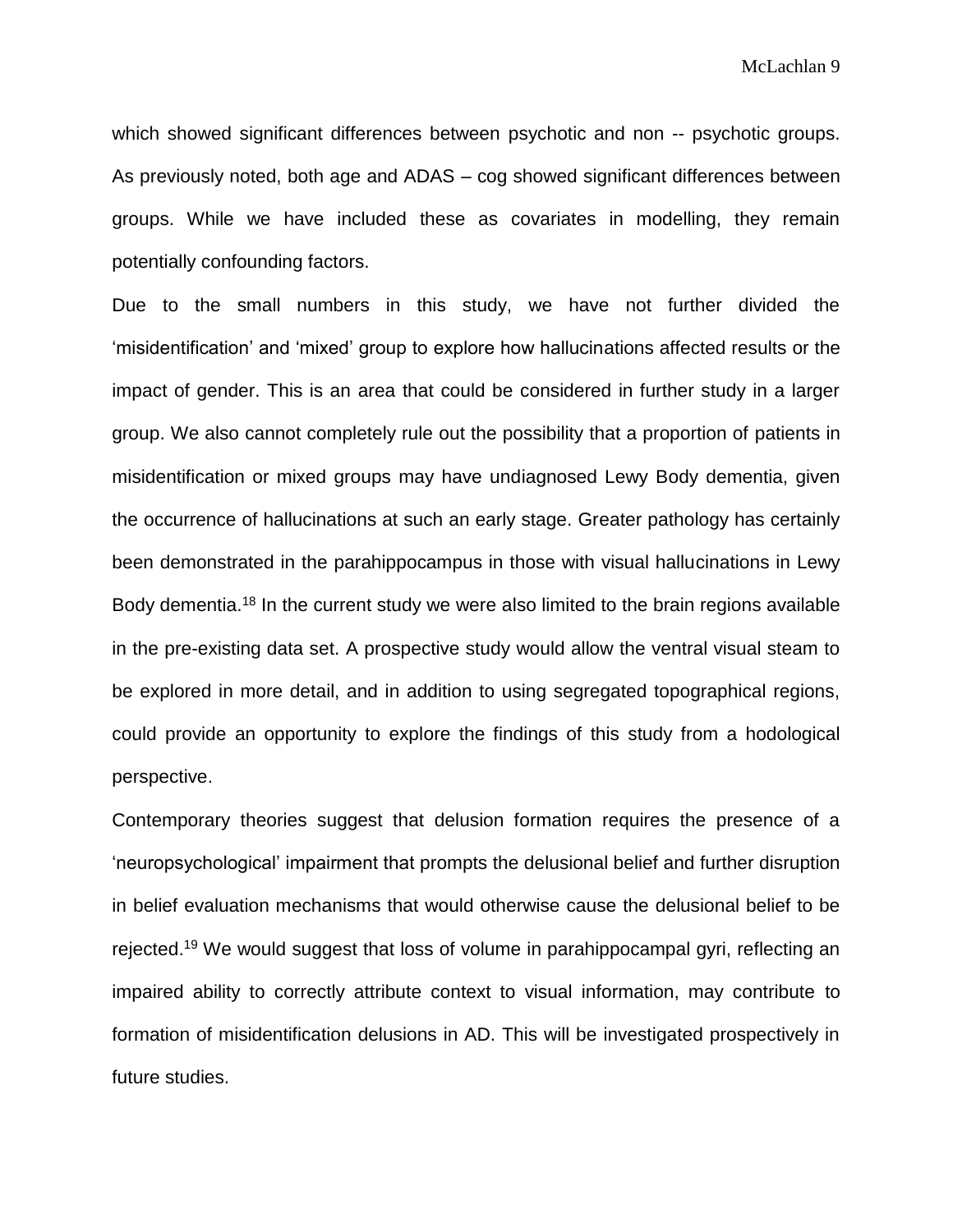### **References**

- 1) Reeves SJ, Gould RL, Powell JF, Howard RJ (2012) Origins of delusions in Alzheimer's disease. *Neurosci Biobehav Rev* 36(10): 2274-2287
- 2) Reeves S, Brown R, Howard R, Grasby P (2009) Increased striatal dopamine (D2/D3) receptor availability and delusions in Alzheimer disease. *Neurology*  72(6): 528-534
- 3) Reeves S, Mehta M, Howard R, Grasby P, Brown R (2010) The dopaminergic basis of cognitive and motor performance in Alzheimer's disease. *Neurobiol Dis*  37(2): 477-482
- 4) Reeves S, Clark-Papasavas C, Gould RL, Ffytche D, Howard R (2015) Cognitive phenotype of psychotic symptoms in Alzheimer's disease: evidence for impaired visuoperceptual function in the misidentification subtype. *Int J Geriatr Psychiatry* 30(12):1147-1155
- 5) Cummings JL, Mega M, Gray K, Rosenberg-Thompson S, Carusi DA, Gornbein J (1994) The Neuropsychiatric Inventory: Comprehensive assessment of psychopathology in dementia. *Neurology* 44(12): 2308-2314
- 6) Lovestone S, Francis P, Strandgaard K, on behalf of the AddNeuroMed collaborative group (2007) Biomarkers for disease modification trials—the innovative medicines initiative and AddNeuroMed. *J Nutr Health Aging* 11(4): 359–361
- 7) Cook SE, Miyahara S, Bacanu SA, Perez-Madriñan G, Lopez OL, Kaufer DI, Nimgaonkar VL, Wisniewski SR, DeKosky ST, Sweet RA (2003) Psychotic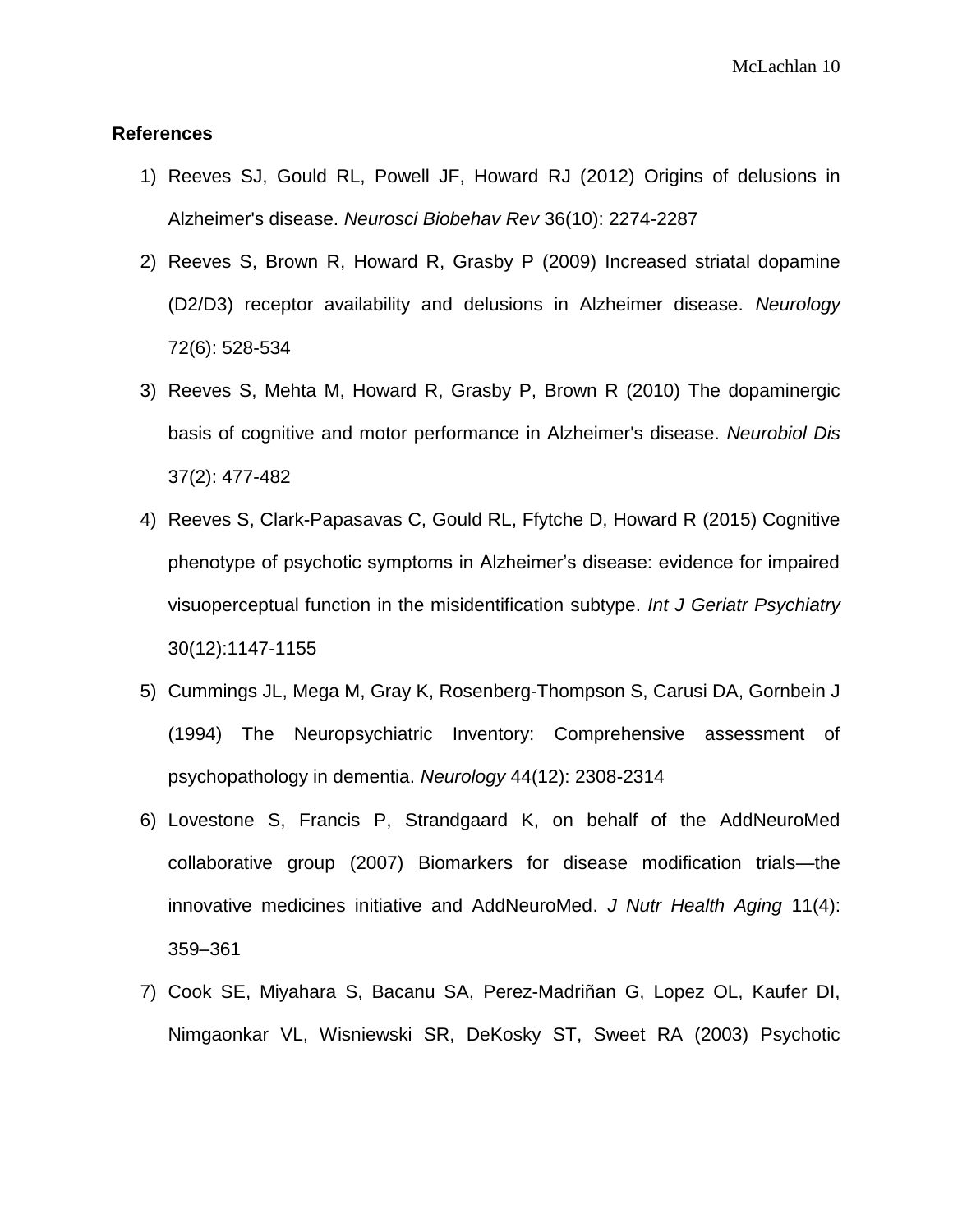symptoms in Alzheimer disease: evidence for subtypes. *Am J Geriatr Psychiatry* 11(4):406-413

- 8) Simmons A, Westman E, Muehlboeck S, Mecocci P, Vellas B, Tsolaki M, Kłoszewska I, Wahlund LO, Soininen H, Lovestone S, Evans A, Spenger C (2009) MRI measures of Alzheimer's disease and the AddNeuroMed study. *Ann N Y Acad Sci* 1180: 47–55
- 9) Grill-Spector K, Malach R (2004) The human visual cortex. *Annu Rev Neurosci* 27:649-677
- 10)Eichenbaum H, Lipton PA (2008) Towards a functional organization of the medial temporal lobe memory system: Role of the parahippocampal and medial entorhinal cortical areas. *Hippocampus* 18(12):1314-1324
- 11)Förstl H, Besthorn C, Burns A, Geiger-Kabisch C, Levy R, Sattel A (1994) Delusional misidentification in Alzheimer's disease: a summary of clinical and biological aspects. *Psychopathology* 27(3-5):194-199
- 12)Lee DY, Choo IH, Kim KW, Jhoo JH, Youn JC, Lee UY, Woo JI (2006) White matter changes associated with psychotic symptoms in Alzheimer's disease patients. *J Neuropsychiatry Clin Neurosci* 18(2):191-198
- 13)Darby RR, Laganiere S, Pascual-Leone A, Prasad S, Fox MD (2017) Finding the imposter: brain connectivity of lesions causing delusional misidentifications. *Brain* 140(2):497-507
- 14)Whitehead D, Tunnard C, Hurt C, Wahlund LO, Mecocci P, Tsolaki M, Vellas B, Spenger C, Kłoszewska I, Soininen H, Cromb D, Lovestone S, Simmons A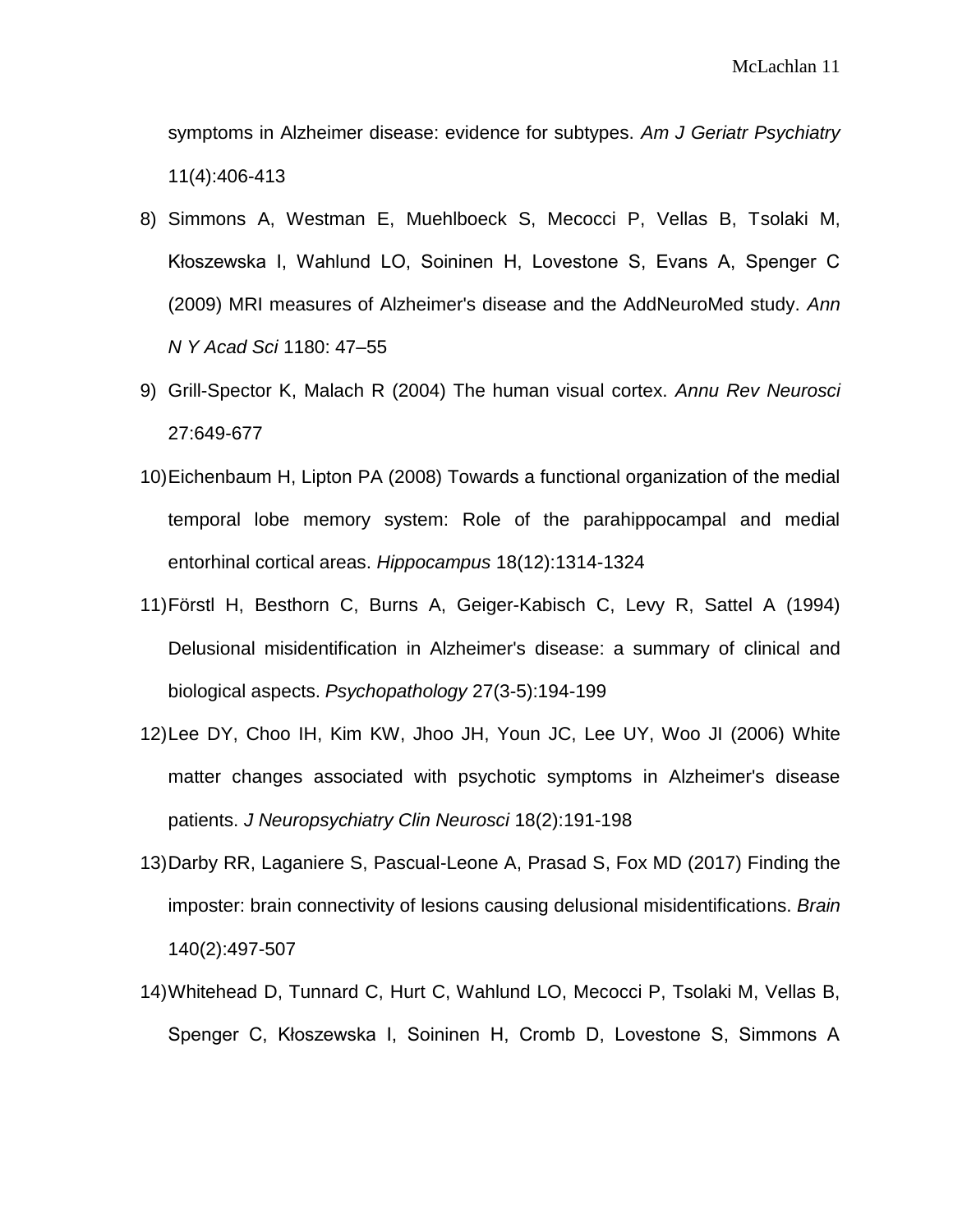(2012) Frontotemporal atrophy associated with paranoid delusions in women with Alzheimer's disease. *Int Psychogeriatr* 24(1):99-107

- 15)Razi K, Greene KP, Sakuma M, Ge S, Kushner M, DeLisi LE (1999) Reduction of the parahippocampal gyrus and the hippocampus in patients with chronic schizophrenia. *Br J Psychiatry* 174(5):512-519
- 16)Sundram F, Cannon M, Doherty CP, Barker GJ, Fitzsimons M, Delanty N, Cotter D (2010) Neuroanatomical correlates of psychosis in temporal lobe epilepsy: voxel-based morphometry study. *Br J Psychiatry* 197(6):482-492
- 17)Liu Y, Paajanen T, Zhang Y, Westman E, Wahlund LO, Simmons A, Tunnard C, Sobow T, Mecocci P, Tsolaki M, Vellas B, Muehlboeck S, Evans A, Spenger C, Lovestone S, Soininen H (2010) Analysis of regional MRI volumes and thicknesses as predictors of conversion from mild cognitive impairment to Alzheimer's disease. *Neurobiol Aging* 31(8):1375-1385
- 18)Harding AJ, Broe A, Halliday M (2002) Visual hallucinations in Lewy body disease relate to Lewy bodies in the temporal lobe. *Brain* 125(Pt 2): 391-403
- 19)Coltheart M (2010) The neuropsychology of delusions. *Ann N Y Acad Sci* 1191: 16-26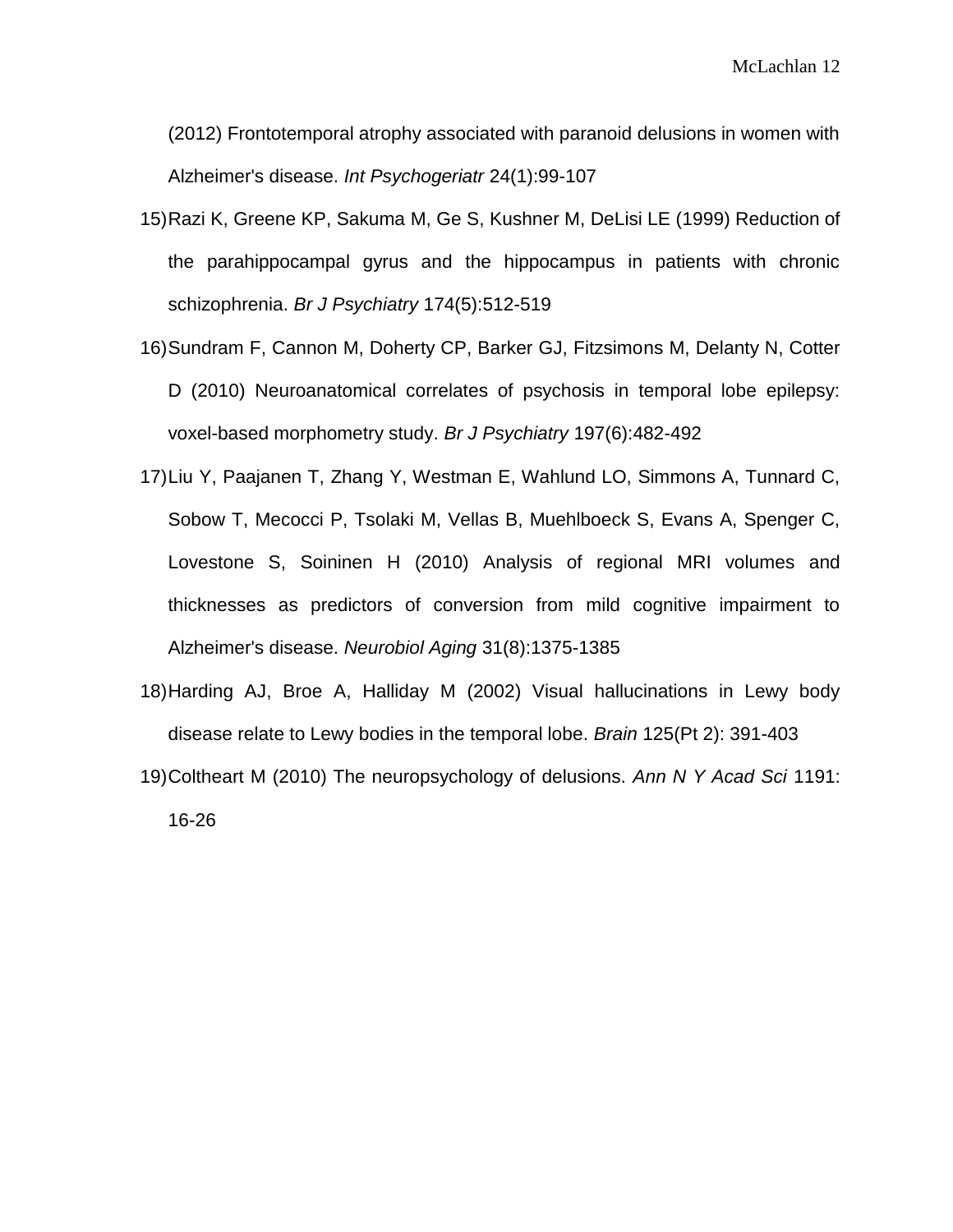| Table 1: Description and Classification of Psychotic Symptoms (n= 47): Neuropsychiatric Inventory (NPI) |                                                             |                                                                                                  |  |  |  |
|---------------------------------------------------------------------------------------------------------|-------------------------------------------------------------|--------------------------------------------------------------------------------------------------|--|--|--|
| Domain                                                                                                  | <b>Content</b>                                              | Number (%) of psychotic patients<br>who have experienced symptoms<br>over the course of one year |  |  |  |
| <b>Delusions</b>                                                                                        | 1 In danger/others are planning to hurt him/her P           | 23 (48.9)                                                                                        |  |  |  |
|                                                                                                         | 2 Others are stealing from him/her P                        | 25 (53.2)                                                                                        |  |  |  |
|                                                                                                         | 3 Spouse is having an affair P                              | 9(19.1)                                                                                          |  |  |  |
|                                                                                                         | 7 Family members plan to abandon him/her P                  | 5(10.6)                                                                                          |  |  |  |
|                                                                                                         | 4 Unwelcome guests are staying in his/her house M           | 14 (29.8)                                                                                        |  |  |  |
|                                                                                                         | 5 His/her spouse or others are not who they claim to be M   | 10(21.3)                                                                                         |  |  |  |
|                                                                                                         | 6 His/her house is not his/her own M                        | 8(17.0)                                                                                          |  |  |  |
|                                                                                                         | 8 Television/magazine figures are present in his/her home M | 3(6.4)                                                                                           |  |  |  |
| <b>Hallucinations</b>                                                                                   | He/she can hear voices M                                    | 15 (31.9)                                                                                        |  |  |  |
|                                                                                                         | Talks to people who are not there M                         | 13(27.7)                                                                                         |  |  |  |
|                                                                                                         | Seeing things not seen by others M                          | 16 (34.0)                                                                                        |  |  |  |
|                                                                                                         | Smells odours not smelled by others                         | 3(6.4)                                                                                           |  |  |  |
|                                                                                                         | Feel things on his/her skin                                 | 4(8.5)                                                                                           |  |  |  |
|                                                                                                         | Tastes without known cause                                  | 3(6.4)                                                                                           |  |  |  |
|                                                                                                         | Any other unusual sensory experiences                       | 10(21.3)                                                                                         |  |  |  |

Content taken from items listed in the delusions and hallucinations domains of the NPI

*P* items included in the paranoid subtype *M* Items included in the misidentification subtype

| Table 2: Demographic and Clinical Characteristics of Psychosis Subtypes at baseline         |                             |                        |                                      |                     |                                     |  |  |  |
|---------------------------------------------------------------------------------------------|-----------------------------|------------------------|--------------------------------------|---------------------|-------------------------------------|--|--|--|
|                                                                                             | Non-Psychotic<br>$(n = 57)$ | Paranoid<br>$(n = 15)$ | <b>Misidentification</b><br>$(n=10)$ | Mixed<br>$(n = 22)$ | Test $_{df}$ , p value              |  |  |  |
| Mean (SD) age (years)                                                                       | 73.4 (5.8)                  | 77.5 (4.8)             | 74.8 (6.1)                           | 76.9 (5.7)          | ANOVA, $F_{3,100} = 3.2$ , $p=0.03$ |  |  |  |
| Number (%) men                                                                              | 21 (36.8)                   | 4(26.7)                | 2(20)                                | 7(31.8)             | $x, 3 df, p=0.70$                   |  |  |  |
| Mean (SD) duration of<br>illness (years)                                                    | 3.4(2.5)                    | 2.6(1.8)               | 2.8(2.6)                             | 4.0(2.9)            | Kruskal Wallis, 3 df, p=0.43        |  |  |  |
| Mean (SD) MMSE                                                                              | 21.3(4.8)                   | 19.9 (4.2)             | 21.9(4.0)                            | 19.7(5.1)           | Kruskal Wallis, 3 df, p=0.39        |  |  |  |
| Mean (SD) ADAS-cog*                                                                         | 21.9(9.0)                   | 26.9(9.5)              | 23.8 (12.0)                          | 28.9 (10.5)         | ANOVA, $F_{3,100}=3.2$ p=0.03       |  |  |  |
| Number (%) prescribed<br>cholinesterase inhibitor<br>and/or memantine                       | 44 (77.2)                   | 10(66.7)               | 9(90.0)                              | 21 (95.5)           | $x, 3 df, p=0.11$                   |  |  |  |
| Number (%) prescribed<br>antipsychotic medication                                           | 2(3.5)                      | 0(0)                   | 1(10)                                | 2(9.1)              | $x$ , 3 df, p=0.43                  |  |  |  |
| Neuropsychiatric<br>Inventory: Mean total<br>score for delusions and<br>hallucinations (SD) |                             | 2.5(2.1)               | 2.6(2.3)                             | 3.4(2.4)            | Kruskal Wallis, 2 df, p=0.38        |  |  |  |
| ADL (total score)                                                                           | 54.0 (14.0)                 | 52.9(7.6)              | 46.8 (20.4)                          | 44.5 (19.1)         | Kruskal Wallis, 3 df, p=0.13        |  |  |  |

\*Higher score = poorer performance